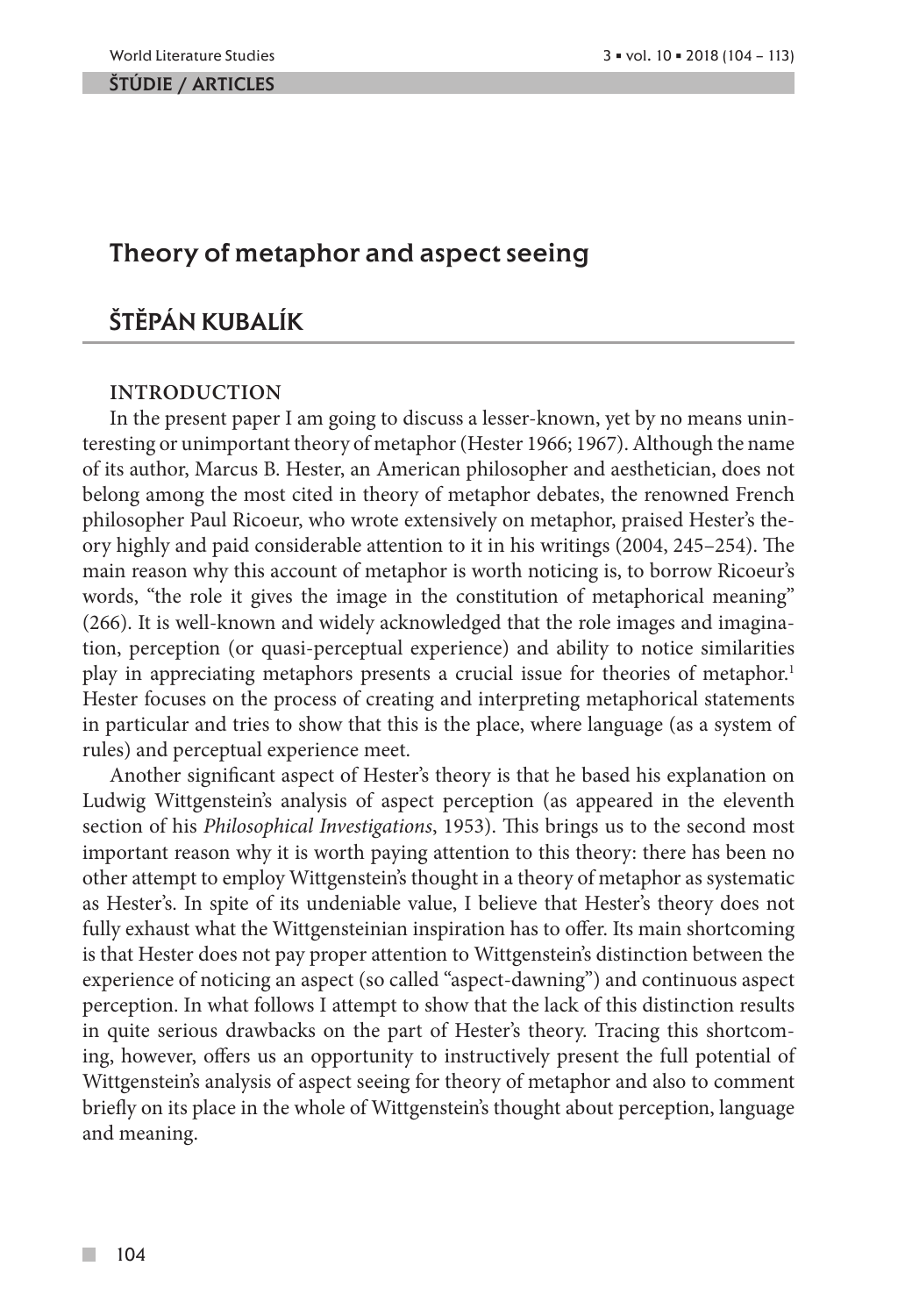#### **1. Hester's theory**

At first glance, Hester's account seems quite straightforward. A metaphorical statement joins together two words or phrases that does not quite fit together: the whole does not yield any meaningful proposition – it does not obey valid rules of the current language system. "The metaphorical subject is not, so to speak, absorbed by the subject as it is in a literal statement," argues Hester (1966, 208). Therefore when we are confronted with a metaphorical statement, our understanding cannot proceed routinely: such a statement is, when taken literally, a case of so-called "semantic collision".2 Under such circumstances we are forced to turn our attention to individual words joined in the metaphor. These carry with them histories of their uses, and this is our last resort when trying to make sense out of such a statement. However, when we are restrained to this mass of memories we have to take them in their qualitative fullness, since it cannot be determined in advance what detail could be important in relation with the other term present in the metaphorical statement. "The form of ambiguity forces the reader to open his mind to the nest of possible implications or imagery which poetic language has," says Hester (208). And there lies the source of the experiential, quasi-perceptual nature of metaphorical meaning. Paul Ricoeur speaks about the "quasi-visual" nature of our experience with metaphor and adds that it stands in opposition to literal language where "the arbitrary and conventional nature of the sign separates meaning from the sensible as much as possible" (2004, 247). In other words, where habit and automatism required by practical attitude towards our environment overshadow qualitative fullness of experience, there literal meanings of our words dominate. Concepts are both means and products of this process. Metaphors, on the other hand, block and reverse this.

According to Hester, this situation could be depicted analogically to cases when we experience so-called dual-aspect pictures (pictures with built-in ambiguity, e. g. the famous duck-rabbit head, an example that Wittgenstein – 1953, 194 – uses). Pictures of this special kind can be seen in two different but equally satisfactory ways (e. g. either as a duck or as a rabbit). Similarly, in the case of metaphor, words or phrases joined in the metaphorical statement present two different aspects. The key difference between these two cases, argues Hester, is that in metaphor we lack anything that could play the role of the common graphic substratum (the duck-rabbit drawing taken as a tangle of lines, shapes and colours):

In Wittgenstein's example we are given B [the duck-rabbit figure] and the problem is to see A [the duck aspect] and C [the rabbit aspect]. In metaphor the problem is different though the act of seeing-as is similar. In metaphor we are given A and C and the problem is to see B. B in the duck-rabbit figure is the common Gestalt form between duck and rabbits. In the metaphor B is the relevant sense in which A is like C (1966, 208).

Understanding metaphor, or to put it more aptly, experiencing a metaphorical statement, is a sort of seeing a dual-aspect picture in reverse.

What exactly is going on, according to this view, when one is trying to understand, interpret or rather appreciate metaphor? As was already said, we let our imagination operate under the control of terms joined in the metaphorical statement: we do understand these terms when taken separately, since their lexical meanings are

 $\sim$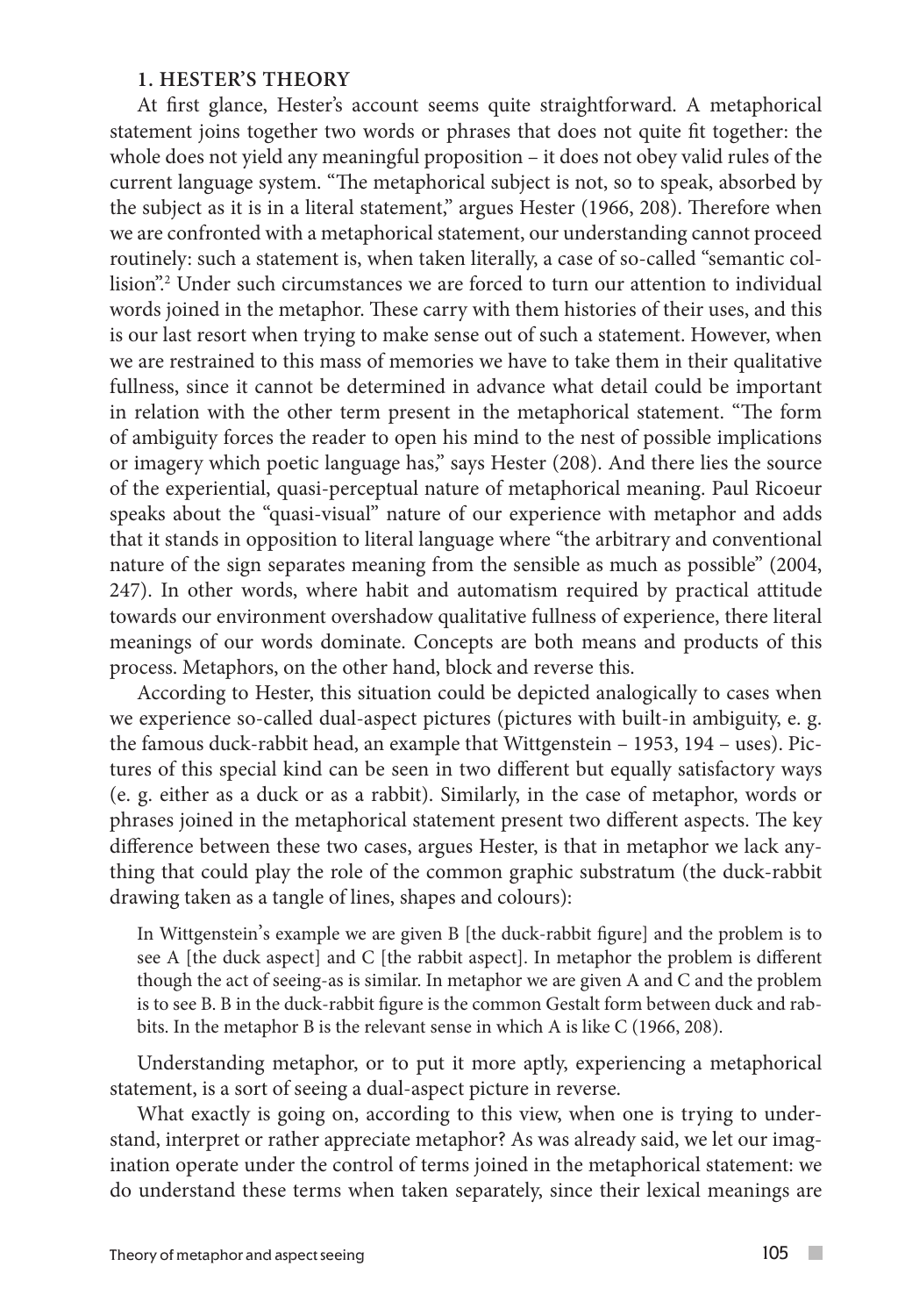known to us. "In reading metaphor with openness we let the image auras of A [metaphorical subject] and C [metaphorical predicate] play against each other in order to discover B [the relevant sense in which A is like C]," says Hester (1967, 179). During this act of metaphorical seeing, we pick the relevant pieces of imagery related to each of the words joined in the metaphorical statement. This process comes about in imagination of the interpreting subject. Therefore Hester speaks about the "quasi-perceptual experience". The way such an interpretation or appreciation of metaphor should proceed cannot be stated generally, since this is an intuitive, experiential act. In Hester's words, we deal with an "irreducible, primitive accomplishment which either occurs or does not occur" (179). We can try to assist those who are unable to see the given aspect, those who suffer from the so-called "aspect blindness" (Wittgenstein's term), by directing their attention, giving them more examples and making more comparisons. But there is no general rule or procedure that could guarantee success: "There is no set of rules which will inevitably overcome aspect blindness," states Hester (179). In other words, metaphor as a case of seeing has an experiential, perceptual core that cannot be grasped conceptually.

In summary, Hester's theory grows out of an observation that metaphor is a fusion of conceptual understanding and perceptual experience, of sense and sensible or of sense and the imaginary. Metaphor offers a controlled or structured quasi-perceptual experience. Meanings of words joined in the metaphorical phrase structure this experience. To understand what metaphor means we have to "superimpose" meanings of its words one on the other, or, to put it differently, we have to notice a new aspect of the existing, familiar meanings (as if I suddenly recognize a face that I know from my childhood in an aged face of someone whom I could not identify in the first moment).<sup>3</sup> This is a case of Wittgensteinian aspect seeing, argues Hester. And therefore Wittgenstein's analysis of this phenomenon can help us to better understand what the metaphorical use of language consists in.

## **2. The concept of continuous aspect perception**

It is no surprise that this seeming inconsistency of seeing-as, its partly experiential and partly conceptual nature, i. e. the focus of Hester's inquiry, is one of the main reasons that motivated Wittgenstein to pay attention to this phenomenon in the first place. Our ability to change views of aspects of dual-aspect pictures seems paradoxical: it is a case of perceptual experience, a case of seeing, but, at the same time, it seems that it can be influenced by will (I can decide to see it – or to try to see it – this or the other way). But it should not be possible to influence perceptual experience by will; I should not be able to decide what I see ("But how is it possible to *see* an object according to an *interpretation*?" asks Wittgenstein; 1953, 200). Despite this common view, seeing-as is, Wittgenstein tries to show, a case of seeing. It is not a case of having two different interpretations of one visual experience, he argues. I see differently; I see, literally see, two different things. Wittgenstein expresses this observation for example as follows:

Do I really see something different each time, or do I only interpret what I see in a different way? I am inclined to say the former. But why? – To interpret is to think, to do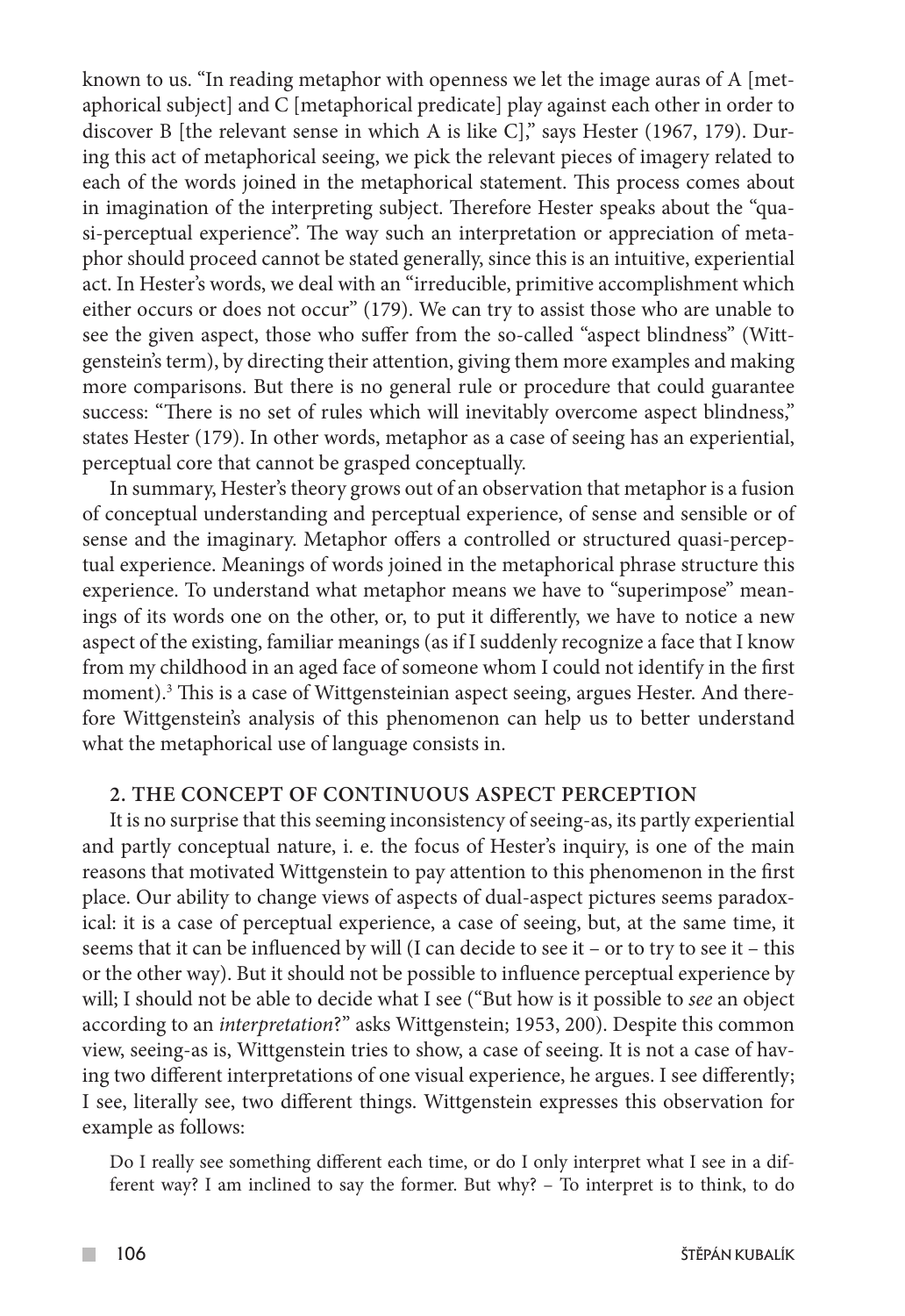something; seeing is a state. Now it is easy to recognize cases in which we are interpreting. When we interpret we form hypotheses, which may prove false.  $-$  "I am seeing this figure as a …" can be verified as little as (or in the same sense as) "I am seeing bright red." So there is a similarity in the use of "seeing" in the two contexts (212).

Another way to show this is the case, i. e. to show that seeing-as is not interpreting, is the following. When someone cannot see in a dual-aspect picture what I see there (suffers from aspect blindness), I can show her a more realistic or unambiguous picture of what is to be seen there. This should direct her attention and help her to get oriented in the drawing. That this strategy usually works means that it is possible to have a picture wherein one of the aspects of the original (dual-aspect) picture is captured more clearly or unambiguously. But in the case of this second picture, no one doubts that it is an instance of *seeing* such and such a thing (in the picture), rather than *interpreting*. Or, to put it conversely, the first case is then no more an instance of interpretation than is the second one. Wittgenstein presents this idea as follows:

How would the following account do: "What I can see something *as*, is what it can be a picture of?"

What this means is: the aspects in a change of aspects are those ones which the figure might sometimes have permanently in a picture (201).

Wittgenstein also clearly saw an affinity between an experience of aspect seeing and acts of understanding language utterances. "For Wittgenstein, the central importance of his investigation of aspect perception lies in the fact that words too can be the focus of aspect perception," states Stephen Mulhall in his illuminating interpretation of Wittgenstein's remarks on aspect perception (1990, 35). Hence, this moment intensified his interest in the phenomenon of aspect-dawning and directed his attention towards the relation between these special cases of seeing (and meaning) and ordinary visual perception (and experiencing language meaning):

The importance of this concept [aspect blindness] lies in the connection between the concept of "seeing an aspect" and "experiencing the meaning of a word". For we want to ask "What would you be missing if you did not experience the meaning of the word?"

What would you be missing, for instance, if you did not understand the request to pronounce the word "till" and to mean it as a verb, – or if you did not feel that a word lost its meaning and became a mere sound if it was repeated ten times over? (Wittgenstein 1953,  $214$ ).<sup>4</sup>

However, Wittgenstein himself took the bizarre visual experience (the dawning of aspect – either in visual experience or in the experience of language meaning) to be just a marker of a much wider and more important phenomenon: continuous aspect perception. Wittgenstein explicitly distinguishes between these two in several places in *Philosophical Investigations*. For example when he introduces the duck-rabbit figure, his accompanying comment is the following: "And I must distinguish between the 'continuous seeing' of an aspect and the 'dawning' of an aspect. The picture might have been shewn me, and I never have seen anything but a rabbit in it" (194). In other words, if I were unable to see the duck-aspect in the drawing, then the picture would be just another ordinary picture of a rabbit to me, not any dual-aspect picture, and my experience with it would not be different from the usual visual experience with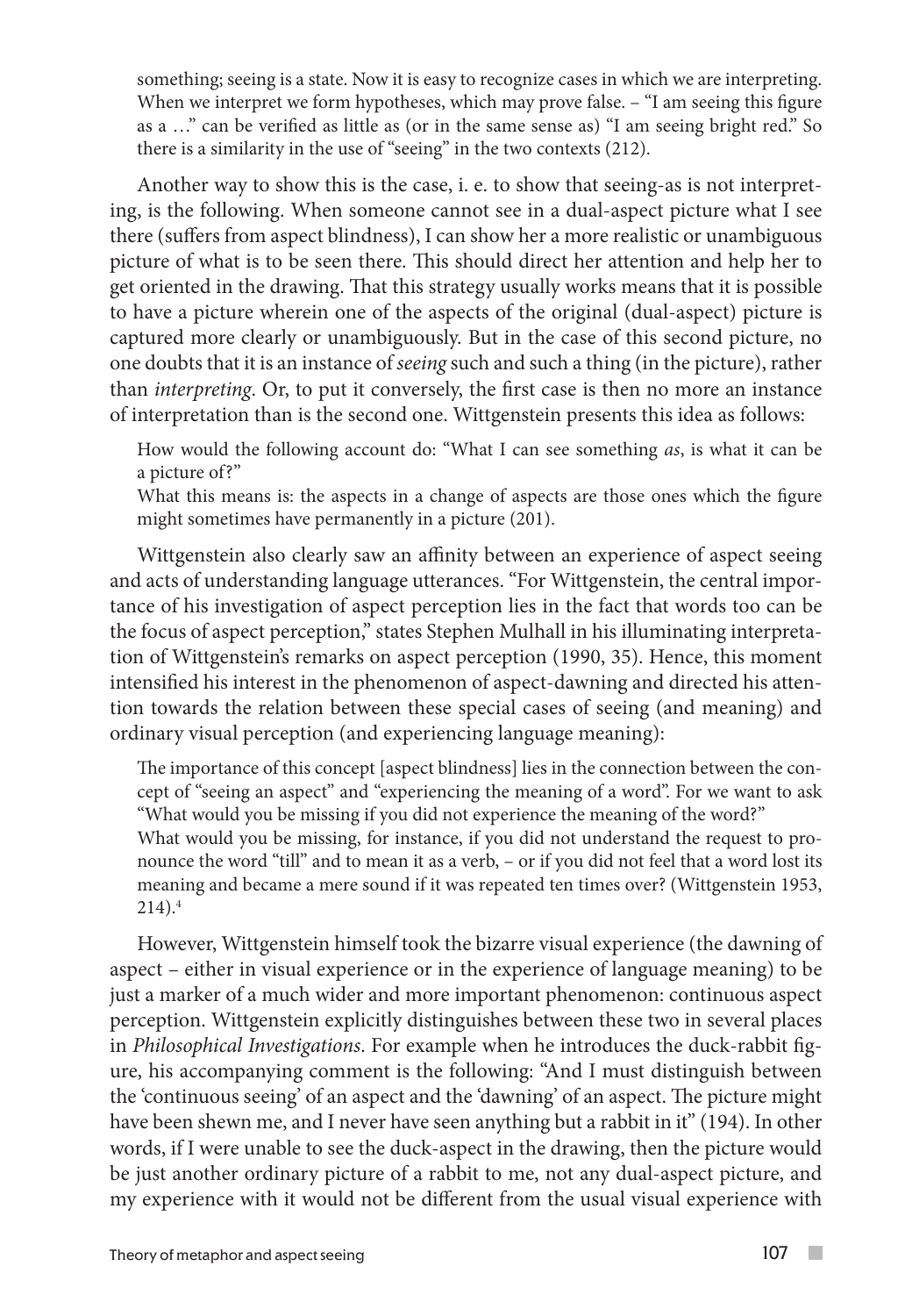representational pictures (here with pictures of rabbits). It would not present any strange experience of aspect-dawning. Hence the experience the dual-aspect pictures offer is an experience of a transition between two similarly ordinary visual experiences, two moments of similarly ordinary identifications of an object in a picture.

Therefore there is no need to view the aspect-dawning experience as a mystery. It takes place, no doubt, under very special circumstances that are only seldom met; pictures with built-in ambiguity are intentionally designed to allow us to see them in two different but similarly satisfying ways – and that is the reason why these are the most reliable sources of the aspect-dawning experience (even though by no means the only ones). Hence rather than an enigma, this kind of experience presents a rare opportunity to get a deeper insight into the way we as human beings relate to the world at a very basic level: it shows that concepts permeate perception even on the most usual, spontaneous occasions. Therefore continuous aspect perception is no less perception of an aspect than is seeing individual aspects of a dual-aspect picture. As Stephen Mulhall puts it: "We might therefore redescribe the claim that the standard human relationship with pictures, words, and people is one of continuous aspect perception as the recognition that in these respects we encounter the world as always already saturated with human meaning" (1990, 124).

What is confusing in the case of dual-aspect pictures is the possibility of learning to better command the ambiguous nature of the picture: we can practise acquiring a skill in changing aspects so we can recognize them with higher confidence. That seems awkward. The contribution of volition, as we have already observed, appears inappropriate here. "Seeing-as is like seeing in that the aspect is there in the figure, accessible to all normal observers; it is unlike seeing in that it requires mastery of an imaginative technique," Hester comments (1966, 206). Our basic intuition tells us that we should not be able to change intentionally what appears to us. What is overlooked here, however, is that the aspects we are able to see continuously during our usual visual experience are also acquired: learned and trained. This is also an instance of mastery. It can be even said that the concepts we use with the highest confidence – as if almost automatically – are those we had been training most systematically.

Naturally, it seems to us that in experiencing dual-aspect pictures our perception is influenced by concepts in a way that has no counterpart in our usual perception: others can help me to see an aspect by identifying the type of object I should see in the picture, by mere naming it, by describing it or by pointing at and identifying its parts. Or by comparing it to other, unambiguous pictures of the object I should see there: "I see two pictures, with the duck-rabbit surrounded by rabbits in one, by ducks in the other. I do not notice that they are the same," Wittgenstein comments on the force of comparison (1953, 195). But it would be a mistake to draw from this observation a conclusion that concepts play a fundamentally different role in the experience of aspect-dawning than in usual perception. If I were unable to see a duck as a duck and a rabbit as a rabbit (either in the picture or in reality) it would not be possible for me to see it in the duck-rabbit picture either. The fact that this is my standard approach to the world is the only reason that the above mentioned strategy can help me to overcome the (initial) aspect blindness. Otherwise it would make no sense to show me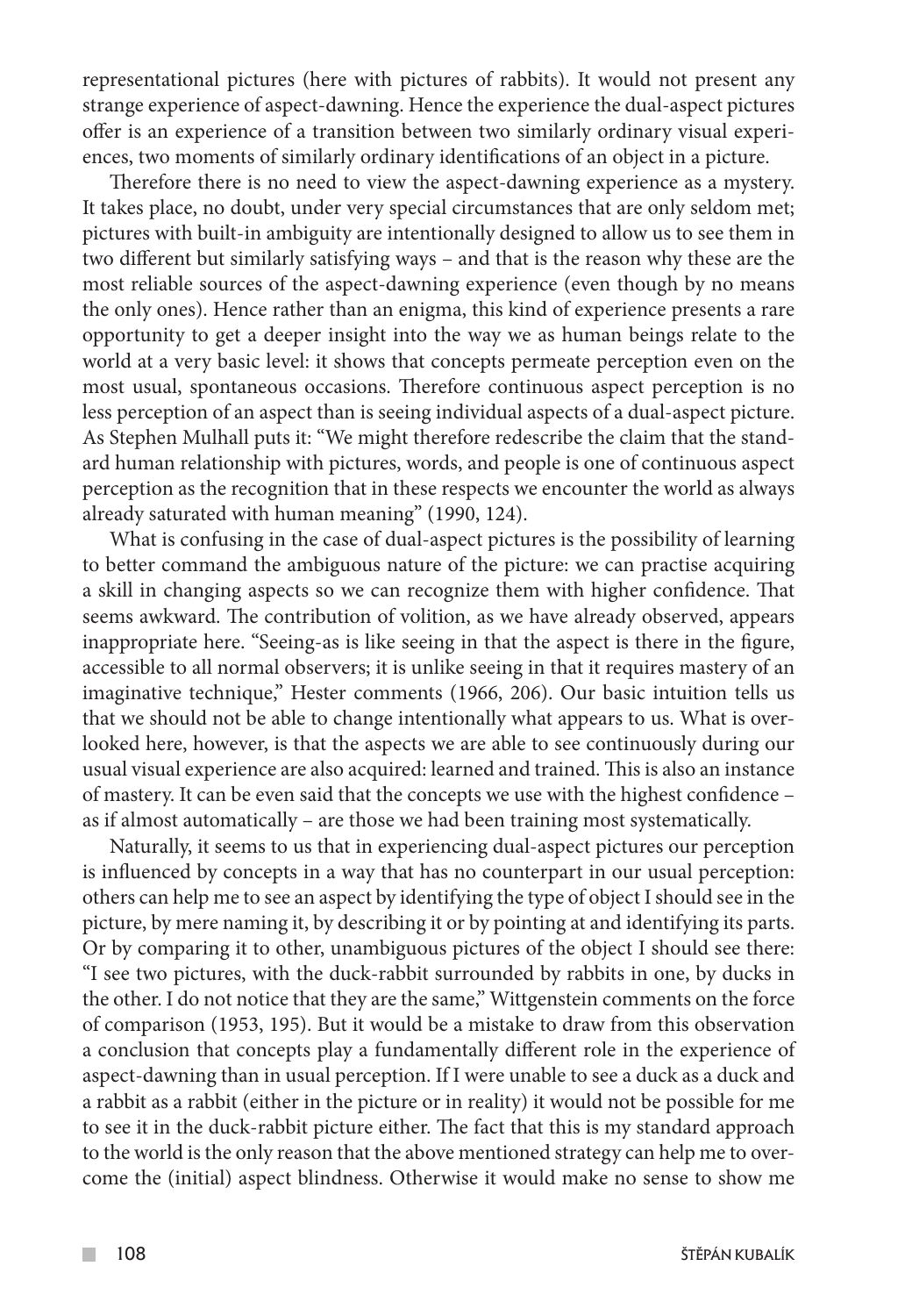various pictures of ducks and rabbits or to confront me with living animals of these species. To stress the central point of this discussion once more: noticing an aspect (the experience of aspect-dawning) is just a special kind of experience that makes the role concepts play in our ordinary perception clearly visible.

Concepts – in their generality – function in our perceptual experience as an almost natural tendency to recognize individual objects as being of particular kinds: to structure our perception into identifiable things. A concept manifests itself in experience as a habit, as an acquired tendency to see things as standing to each other in relation of affinity or identity.

To sum up briefly, pictures with built-in ambiguity are a very special sort of pictures which are designed to allow us to apply two different concepts to one graphic pattern. These pictures, however, just exploit the universal nature of our visual perception and make it more visible, i. e. they show that training and habit, in other words, concepts, play a significant part in our perception.

### **3. Criticism of Hester's theory**

As was already noted, the main shortcoming in Hester's reception of Wittgenstein's account lies in the fact that Hester reduces all aspect-seeing (or more generally, aspect perception) to the rather exotic experience of noticing an aspect (or aspect-dawning). Hester does nowhere in his writings mention the notion of continuous aspect perception. How does the fact that Hester did not distinguish between aspect-dawning and continuous aspect perception, that was discussed in the previous section, affect his theory? As an answer to this question I will attempt to show that Hester's account of metaphor – designed in direct analogy to dual-aspect pictures – does not actually make room for aesthetic value of metaphorical statements.

The extraordinary nature of aspect-dawning experience – compared to continuous aspect perception – manifests itself as a kind of paradox. This paradox consists in believing that, on the one hand, the identity of an object I observe does not change during the time I inspect it, but, on the other hand, I cannot deny that it appears to me as two different things, as two pictures of two different things. This incongruity results in an impression that the object I observe, the dual-aspect picture for example, changes right before my eyes. Wittgenstein presents this sense of paradox as follows: "The change of aspect. 'But surely you would say that the picture is altogether different now!' But what is different: my impression? my point of view? – Can I say? I describe the alteration like a perception; quite as if the object had altered before my eyes" (1953, 195). Wittgenstein indicates that to get rid of the air of paradox surrounding the experience of aspect-dawning, we have to recognize that this kind of experience combines two different approaches operating with two different sorts of concepts: we identify colors and shapes when we pick out parts of objects or their properties (and we use such concepts when describing a dual-aspect figure taken as a mere graphic scheme or pattern), whereas concepts that matter in the experience of aspect-dawning are concepts that determine an object taken as a whole, as a thing of a certain kind.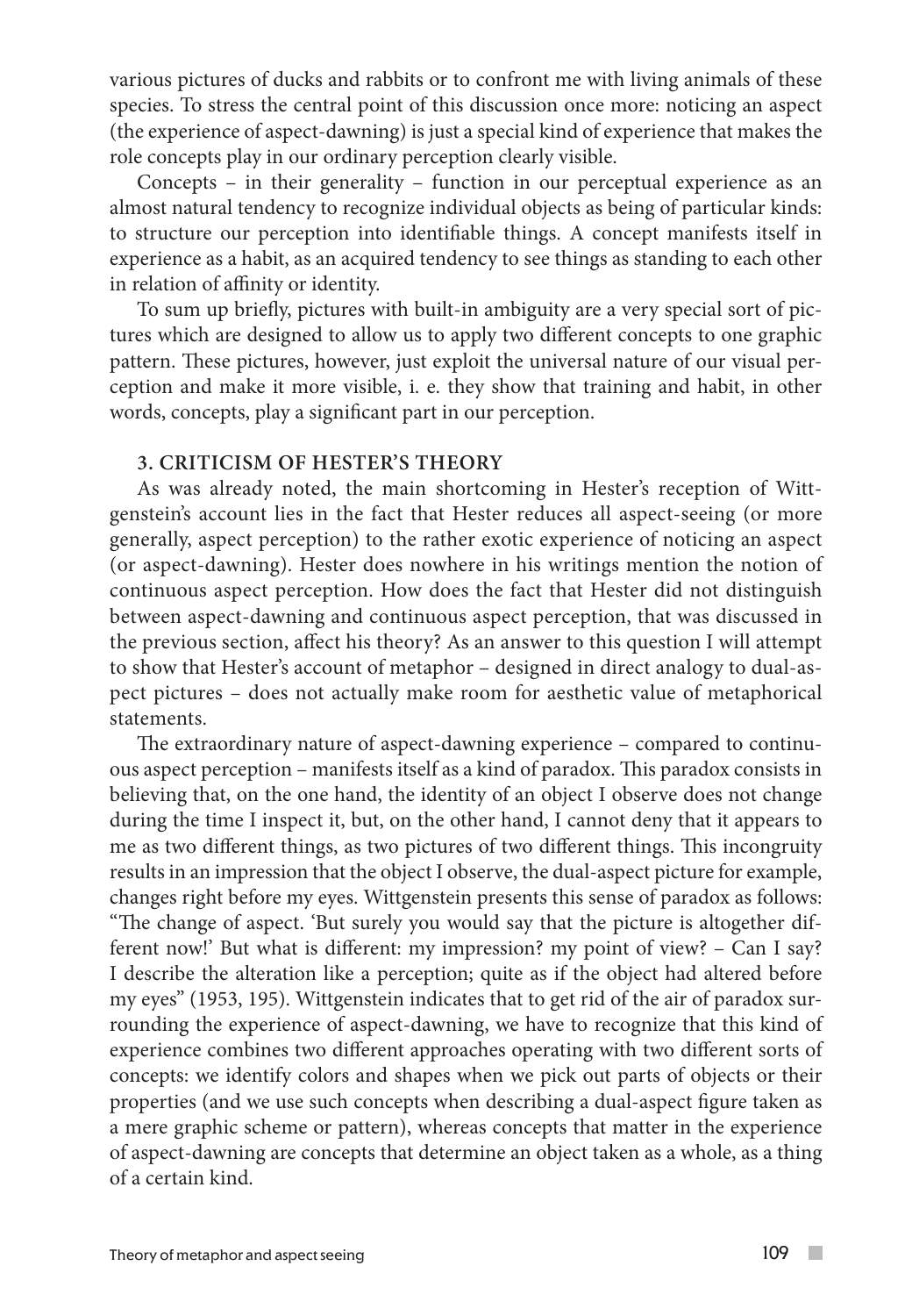If I saw the duck-rabbit as a rabbit, then I saw: these shapes and colours (I give them in detail) – and I saw besides something like this: and here I point to a number of different pictures of rabbits. – This shows the difference between the concepts (196–197).

Therefore this second type of concept cannot be correctly applied to all objects, "whereas colour and shape concepts necessarily apply to all kinds of objects because they determine, as Kant would have said, the concept of an object in general," as Stephen Mulhall states (1990, 29). And the sense of paradox we feel when experiencing pictures with built-in ambiguity results from experiencing a change of a thing seen while at the same time knowing that none of its properties had been altered.

As we have already seen, Hester understands our experience with metaphorical statements in direct analogy to the experience of aspect-dawning: he depicts an act of interpreting metaphor as a search for a common ground of two aspects brought in by words joined in a metaphorical statement (i. e. we search for an equivalent of the duck-rabbit figure understood as a mere graphic scheme). The problem here, as we have just said, is that the dual-aspect picture (e. g. the duck-rabbit head as a tangle of lines, shapes and colours) is a thing of different kind than duck-pictures (or real ducks) and rabbit-pictures (or real rabbits): we do not need to relate to such a thing (to describe it using only colour and shape concepts etc.) to appreciate both aspects of this dual-aspect picture. That this is the case is more obvious in the example, where I suddenly recognize a face of an old friend in his altered one.<sup>5</sup> In this case there is clearly no need to relate to some neutral description using only shape and colour concepts. Note also how baffled we would be in case we were asked to teach someone to see a dual-aspect picture as a mere graphic scheme. There is no concept of such and such a graphic scheme to be recognized in other pictures. This tangle of lines, shapes and colours is always individual. Therefore there is no possibility of comparison with other renderings of such a thing; there could only exist exact copies of such a thing. It also demands an effort to see an ambiguous picture again as a pure graphic scheme once we recognize a meaningful picture in it.

Hence, the problem with Hester's too strict analogy between metaphor and aspect-dawning experience lies in incommensurability between aspect-concepts and properties-concepts. Notions of these two kinds simply do not operate on the same level. When we interpret Hester's view of metaphorical meaning against this background, then the idea that what we are looking for while interpreting metaphor is an equivalent of the duck-rabbit figure understood as a mere graphic scheme reveals as very problematic. It would issue into a thesis that the metaphorical meaning is completely detached from the concepts joined in the metaphorical statement. The main discrepancy between dual-aspect pictures and metaphors is that metaphors, unlike the dual-aspect pictures, are complex units of meaning: we simply cannot not pay attention to all of the words making the metaphorical statement at the same time; but quite the opposite is true about dual-aspect pictures, since we can see only one aspect of such a picture at one time. We do not keep the duck-picture and the rabbit-picture in mutual tension while observing the duck-rabbit figure. But this is precisely the case with words forming a metaphorical statement. Or to view the difference from yet another angle, no one expects (and rightly so) that pictures with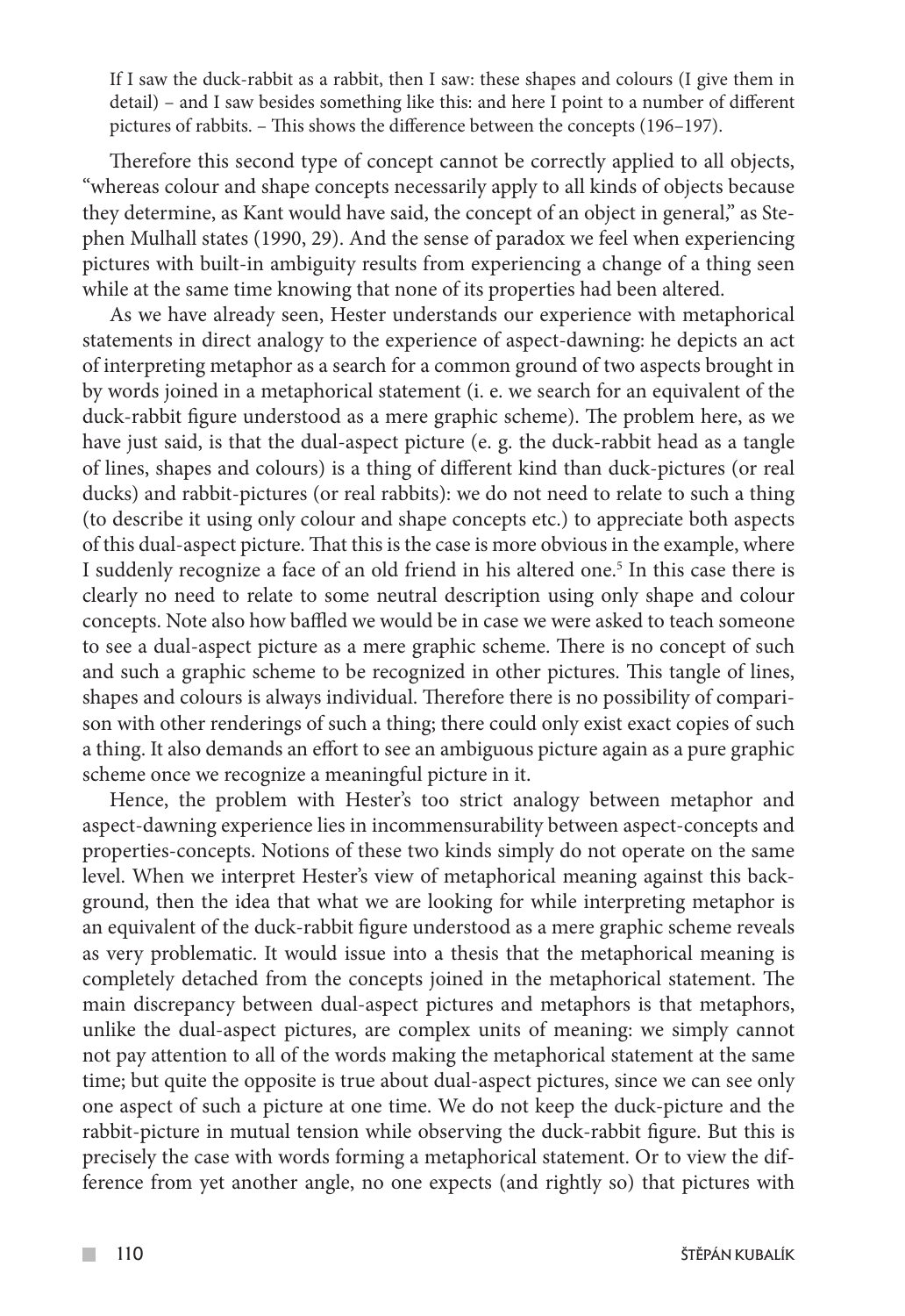built-in ambiguity and our experience with them would produce new concepts with new meanings. They simply utilize the existing concepts in the most ordinary fashion; either I see a perfectly trivial picture of a duck in the duck-rabbit figure or I see a similarly trivial picture of a rabbit in it. One picture of one animal each time. The very opposite is true of metaphors: although we use concepts to create the metaphorical statement, it is a very unusual use of the concepts – it does not follow valid grammatical rules. Since only together they create a unit of meaning, it would make no sense to pay attention to individual "aspects" of a metaphor separately. Therefore it is a well-founded expectation that a new meaning might arise through metaphorical language. The metaphorical (creative or aesthetic) phase of language use is vital for language growth, even though this stage has to be overcome if new meaning is about to become a regular part of language. This is actually something that Hester himself acknowledges: "[M]etaphorical transference is a process which operates in ordinary language growth and a change in language is a change in the way the world is conceived. Almost every word will show a metaphorical origin if its etymology is studied" (1967, 215). However, this claim is in tension with his view of what an interpretation of metaphor consists in.

In short, the experience of appreciating a metaphor cannot be viewed as a simple case of aspect-dawning.<sup>6</sup> When we enjoy a dual-aspect picture, we simply follow existing habits, apply concepts according to existing rules: we switch between two aspects both of which could be perceived continuously. This also explains the fact that it is impossible to see a duck and a rabbit in the duck-rabbit figure at the same time. The figure was intently designed to allow us to apply similarly straightforwardly both of the concepts: to see it either as a duck or as a rabbit. Since we can identify both animals in the figure with the same confidence these simply exclude each other. On the other hand, when we deal with a metaphor, we are forced to overcome our habit and to try to fuse together two concepts that usually do not appear joined together in one phrase. Such a task and the resulting experience deserves to be called an aesthetic experience. And that is something Hester himself would approve, given that he characterizes poetic language as ambiguous and opening the reader's mind to "the nest of possible implications or imagery" (1966, 208).

#### **NOTES**

- <sup>1</sup> See, for example, the following classical contributions to the modern debate concerning theory of
- metaphor (Richards 1965; Black 1962; Henle 1959; Beardsley 1962; Davidson 1978). 2 This moment had been stressed mainly by Beardsley who coined the term "semantic collision" or "logical absurdity" in relation with metaphor (1962). Ricoeur also acknowledged importance of this initial stage in the process of appreciating metaphor. Ricoeur, however, unlike Beardsley, highlighted
- in addition a role played by imagination and resemblance in this process (2004, 104–116).<br><sup>3</sup> "I meet someone whom I have not seen for years; I see him clearly, but fail to know him. Suddenly I know him, I see the old face in the altered one. I believe that I should do a different portrait of him now if I could paint" (Wittgenstein 1953, 197). 4 In the German original *Philosophische Untersuchungen* Wittgenstein uses as an example the German
- word "sondern" that can be used either as a verb (meaning "to separate" or "to discern") or as a conjunction ("but").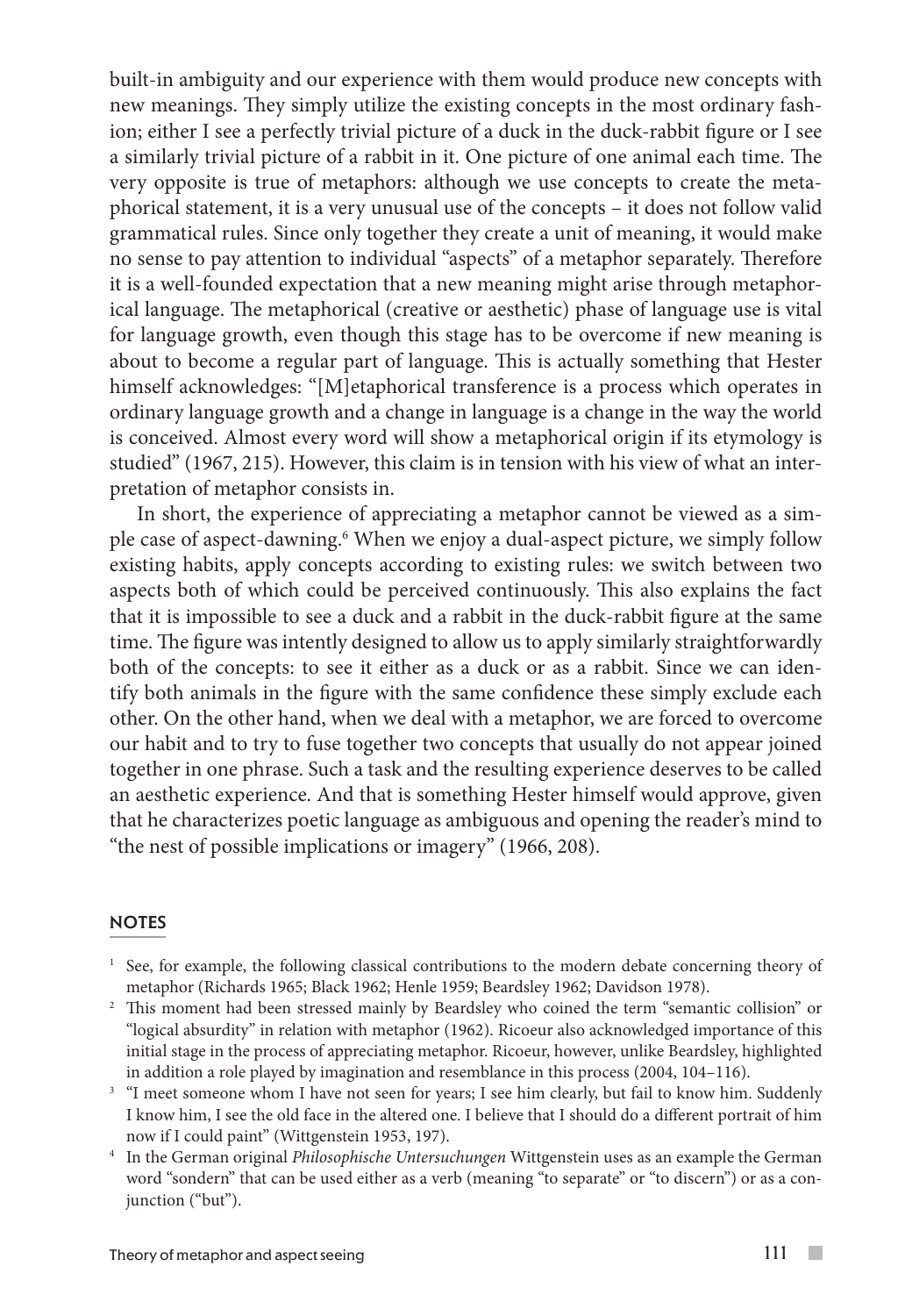- <sup>5</sup> See footnote no. 3 here.
- <sup>6</sup> It must be noticed, however, that Wittgenstein gathers quite diverse kinds of experience under the heading of aspect-dawning: on the one hand there are classical dual-aspect pictures, on the other he mentions repeating a word ten times over and separating the sound from meaning in result. These are quite different cases as far as the application of concepts is taken into account. Since Hester is unequivocally relating to dual-aspect pictures in his theory, I will leave these other cases of aspect-dawning aside.

#### LITERATURE

- Beardsley, Monroe C. 1962. "The Metaphorical Twist." *Philosophy and Phenomenological Research* 22: 293–307.
- Black, Max. 1962. "Metaphor." In *Models and Metaphors*, Max Black, 25–47. Ithaca: Cornell University Press.

Czerny, Robert – Kathleen McLaughlin – John Costello. London – New York: Routledge.

Davidson, Donald. 1978. "What Metaphors Mean." *Critical Inquiry* 5: 31–47.

- Henle, Paul. 1959. "Metaphor." In *Language, Thought, and Culture*, ed. by Paul Henle, 173–195. Ann Arbor: University of Michigan Press.
- Hester, Marcus B. 1966. "Metaphor and Aspect Seeing." *The Journal of Aesthetics and Art Criticism* 25: 205–212.
- Hester, Marcus B. 1967. *The Meaning of Poetic Metaphor. An Analysis in the Light of Wittgenstein's Claim that Meaning is Use*. Hague – Paris: Mouton.
- Mulhall, Stephen. 1990. *Being in the World. Wittgenstein and Heidegger on Seeing Aspects*. London New York: Routledge.
- Ricoeur, Paul. 2004. *The Rule of Metaphor. The Creation of Meaning in Language*. Trans. by Robert Czerny – Kathleen McLaughlin – John Costello. London – New York: Routledge.
- Richards, Ivor A. 1965. *The Philosophy of Rhetoric*. New York: Oxford University Press.
- Wittgenstein, Ludwig. 1953. *Philosophical Investigations*. Trans. by G. E. M. Anscombe, ed. by G. E. M. Anscombe – Rush Rhees. Oxford: Blackwell.

**Tall**